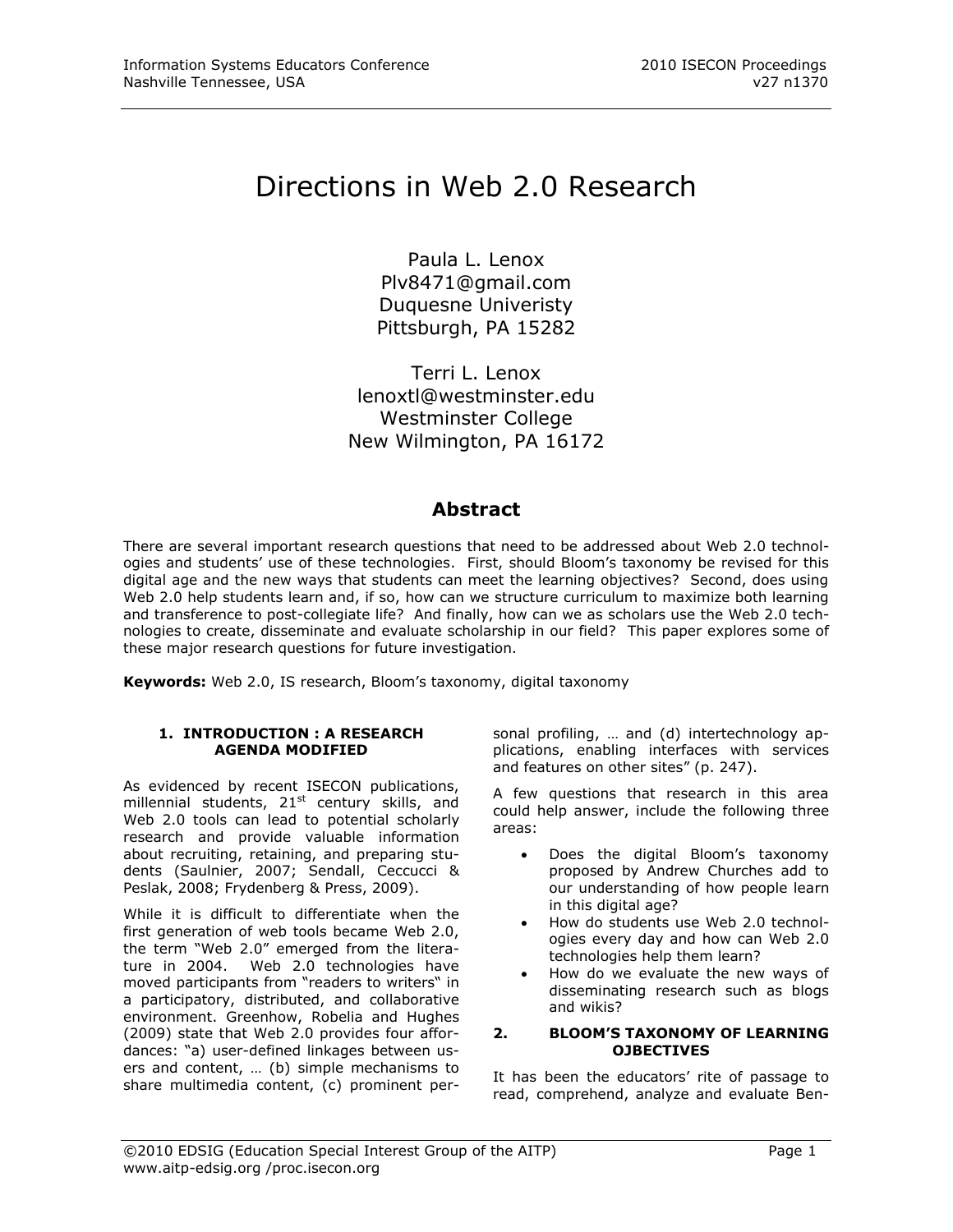jamin Bloom's 1956 taxonomy of thinking skills. The six levels, from lowest order cognitive skills to highest, are: knowledge, comprehension, application, analysis, synthesis, and evaluation (Bloom, 1956). In the 1990s, the skills were modified to use verbs instead of nouns by a student of Bloom's (Anderson, Krathwohl, 2001), from highest to lowest cognitive skill:

- **Creating** designing, constructing, planning, producing, inventing, devising, making
- **Evaluating** checking, hypothesizing, critiquing, experimenting, judging, testing, detecting, monitoring
- **Analyzing** comparing, organizing, deconstructing, attributing, outlining, finding, structuring, integrating
- **Applying** implementing, carrying out, using, executing
- **Understanding** Interpreting, summarizing, inferring, paraphrasing, classifying, comparing, explaining, exemplifying
- **Remembering** recognizing, listing, describing, identifying, retrieving, naming, locating, finding

After 50 + years of use, Andrew Churches (2007) incorporated digital skills into the classic taxonomy. Again from highest order skill to lowest (with the existing skills in italics):

- **Creating** *designing, constructing, planning, producing, inventing, devising, making*, programming, filming, animating, blogging, video blogging, mixing, remixing, wiki-ing, publishing, videocasting, podcasting, and directing/producing.
- **Evaluating** *checking, hypothesizing, critiquing, experimenting, judging, testing, detecting, monitoring*, (blog/vlog) commenting, reviewing, posting, moderating, collaborating, networking, refactoring, and alpha and beta testing.
- **Analyzing** *comparing, organizing, deconstructing, attributing, outlining, finding, structuring, integrating*, mashing, linking, tagging, validating reverse-engineering, and cracking.
- **Applying** *implementing, carrying out, using, executing,* running, loading, playing, operating, hacking, uploading, sharing, and editing.
- **Understanding** *- interpreting, summarizing, inferring, paraphrasing, classifying, comparing, explaining, exemplifying*, advanced searches, Boolean searches, blog

journaling, twittering, categorizing, commenting, annotating, and subscribing.

 **Remembering** - *recognizing, listing, describing, identifying, retrieving, naming, locating, finding*, bullet pointing, highlighting, bookmarking, social networking, social bookmarking, favoriting/local bookmarking, and searching/googling.

Churches' taxonomy of digital skills does not take all Web 2.0 tools into consideration, and this, indeed, is the problem with revising a recognized standard such as Bloom's Taxonomy. When, and how often, should it be revised? Do we need to revise creating (evaluation) or are "programming," "blogging," "wikiing," just variants of "designing/constructing/ making" that do not need to be elucidated? Churches does not appear to be suggesting that the basic taxonomy of learning objectives is flawed, only that we have new ways of reaching these objectives.

Another research area proposed by Johnson & Fuller (2006) and others is whether Bloom's taxonomy can be used to "benchmark" the content of a computing degree. Johnson & Fuller (2006) examined 54 assessments given to first year computer science students. Five faculty members were asked to decide which of the levels in Bloom's taxonomy (using the original 1956 terminology) were assessed by that particular assessment.

#### **Bloom Level Mean # Assessments**

| Knowledge     | 42 |
|---------------|----|
| Comprehension | 37 |
| Application   | 36 |
| Analysis      | 11 |
| Synthesis     | 2  |
| Evaluation    |    |

The researchers found considerable disagreement among the five faculty evaluators, especially between those who taught the courses and those who evaluated the assessments but did not teach the courses. Some of the faculty also expressed the opinion that the higher two levels of the taxonomy are appropriate only for students in their last year at the university. As a result, Johnson & Fuller (2006) suggest that a higher application level be added to the taxonomy as the capstone experience.

Whether or not these digital activities are worthy of explicitly mentioning, another issue arises -- how do we ensure that they produce significant learning outcomes for our students?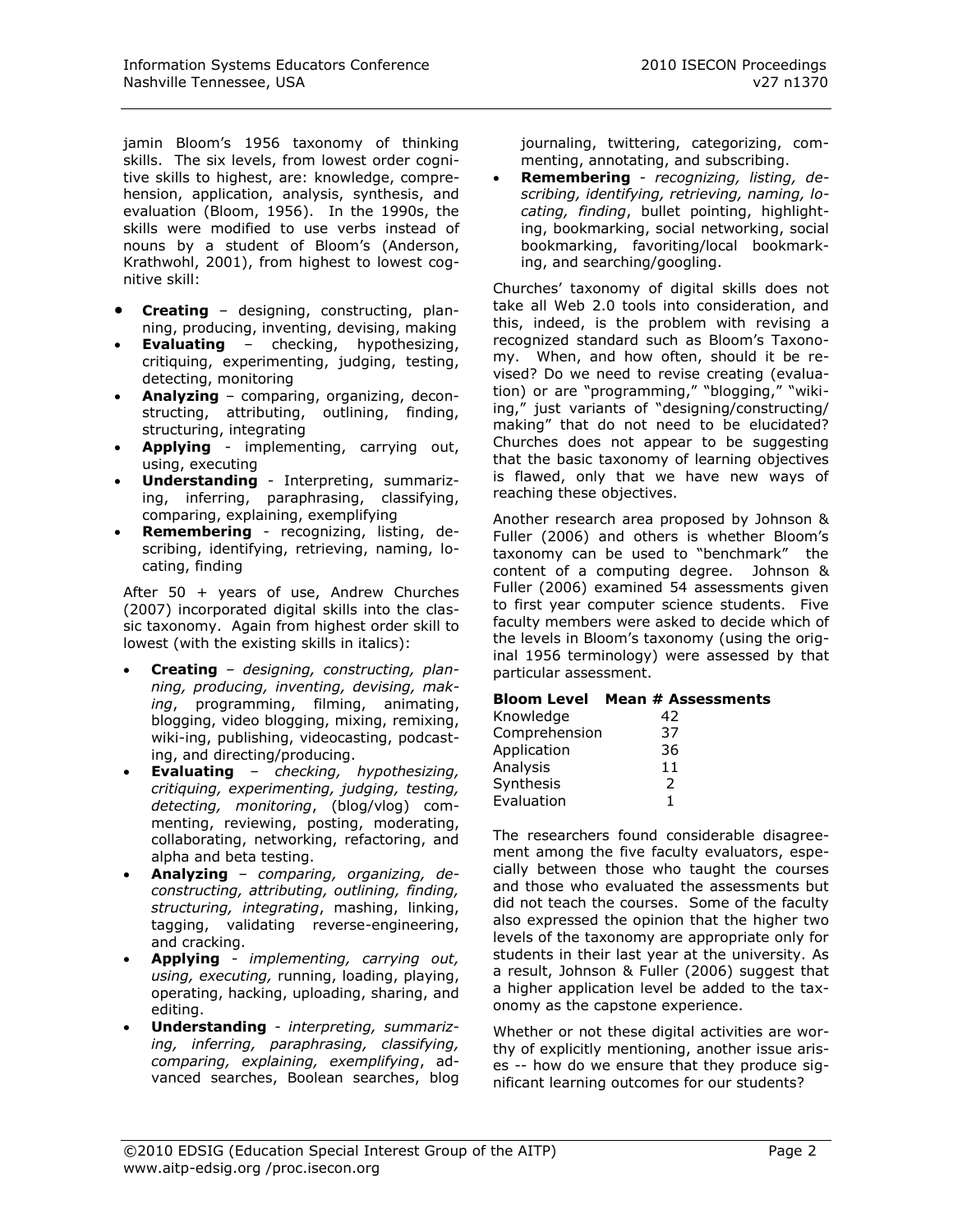#### **3. WEB 2.0 RESEARCH QUESTIONS**

In the late 1990s, Windschitl (1998), Roschelle & Pea (1999) and others proposed research agendas for the Internet. This agenda must be updated in light of the paradigm shift that Web 2.0 technologies entail. The following paragraphs skim several areas of potential research on the use of Web 2.0 technologies for IS researchers.

*Broadening conceptualization of classroom* (Greenhow, et al, 2009). Today's students, whether they are K-12 or college students, use Web 2.0 technologies in their daily lives and many believe that use of these technologies in school would increase their engagement and their learning (Lenhart, Arafeh, Smith & Macgill, 2008). As several studies have shown, faculty are underprepared to deal with incorporating Web 2.0 technologies into their classrooms.

As Greenhow et al (2009) point out, we need to understand how the use of technology across the whole day and across our life span has educational, technological, social and ethical implications. How do students use ubiqutious technology? (DeGagne & Wolk, 2007)

#### *Skill development and transfer of these skills; i.e., in what ways does Web 2.0 support teaching and learning?*

How do we provide our students with the higher order cognitive skills to develop skills of innovation, leadership, multidisciplinary collaboration, and problem solving in a distributed, digital environment? (Saulnier, 2007; Hamel, 2007; ISTE, 2007).

How do we foster the need for, and the joys of, lifelong learning to our students?

Which mode of instruction (i.e., face-to-face, online or hybrid classrooms) is most effective and under what circumstances? Are there technologies that work best in small classes? Large classes?

Can Web 2.0 technologies help connect students to one another? To the instructor? (Conn, Boyer, Hu & Wilkinson, 2009).

What kinds of collaborative educational environments (Zhang & Su, 2007) should be developed?

#### *Application of specific Web 2.0 tools*

Appendix A lists of few of the available Web

2.0 tools in the areas of blogging, aggregating, writing, presenting, tagging, social networks, video and pod-casting, collaborative editing, digital story telling. There are many open questions about students' information seeking behaviors and with the enhanced capabilities of Web 2.0 technologies, many questions about how students communicate, collaborate, and create knowledge.

#### *Equality of access to knowledge*

A fourth set of research questions could focus on access to the knowledge creation and skill building that Web 2.0 technologies can provide (Greenhow, et al, 2008). Universal accessibility of the Internet and now, Web 2.0 has important implications (Shneiderman, 2000;Zajicek, 2007).

Along with access to knowledge, new problems have emerged that may have a large negative effect on our students, including the issue of cyberbullying (Wright, Burham, Inman, & Ogorchock, 2009).

There are many other questions that Web 2.0 technologies pose for researchers. However, the final question that this paper addresses how these new ways of creating and disseminating knowledge change how we engage in our scholarship.

#### **4. HOW TO EVALUATE NEW WAYS OF DISSEMINATING RESEARCH**

The Horizon Report 2010 (page 7) states: New scholarly forms of authoring, publishing, and researching continue to emerge but appropriate metrics for evaluating them increasingly and far too often lag behind. Citation-based metrics, to pick one example, are hard to apply to research based in social media. New forms of peer review and approval, such as reader ratings, inclusion in and mention by influential blogs, tagging, incoming links, and retweeting, are arising from the natural actions of the global community of educators, with increasingly relevant and interesting results. These forms of scholarly corroboration are not yet well understood by mainstream faculty and academic decision makers, creating a gap between what is possible and what is acceptable.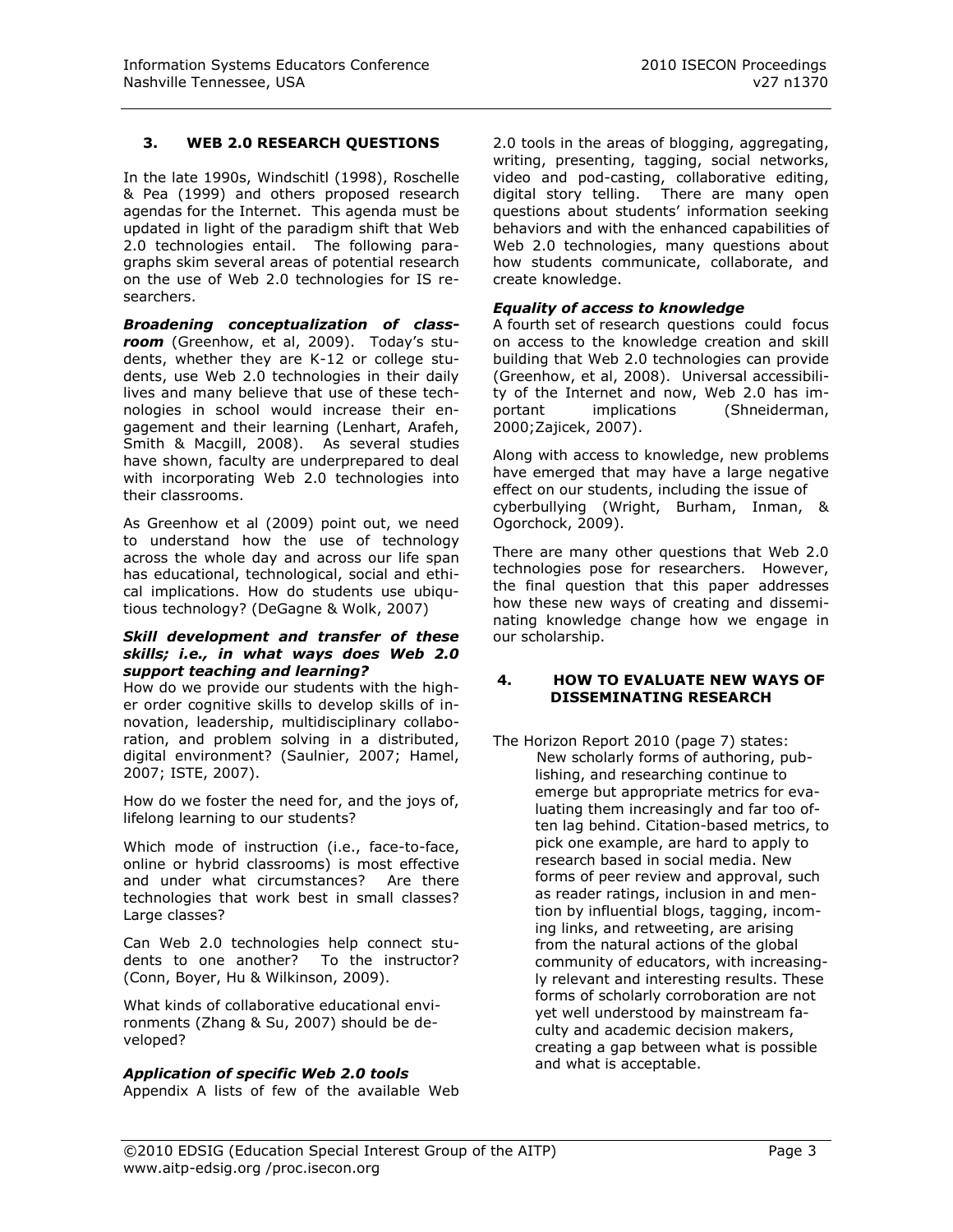Greenhow et al (2009) highlights an emerging trend in library science disciplines called *social scholarship*. It "connects traditional formal scholarship practices … with more informal, social Internet-based practices" (p. 253). Tools such as Delicious, CiteULike, and Zotero are helping to build online repositories of resources and recommendations and to share them with others. These tools, and others, allow scholars to disseminate, discuss and evaluate research while creating a large, collaborative, online knowledge repository. There are unprecedented collections of data available and a wide variety of useful tools for scholars.

One major area of uncertainty is how to evaluate web-based information without the "safety" of a peer-review process that occurs with most journals and conference proceedings. Is a popularity rating appropriate? An author credential section? Should we provide options for comments and debate? A benefit of Web 2.0 is the low threshold for participation, which can result in less qualified reviewers or fresh opinions. Who controls the discussion? Can we ensure that the discussion remains on task? We tell our students to look for the validity of author and the web address, but is this sufficient for these new ways of disseminating scholarship?

Additionally, three obvious areas that arise are the ethical implications of plagiarism and disappearing data and issues for tenure and promotion.

#### **5. REFERENCES**

- Anderson, L.W. & Krathwohl, D. (Eds.) (2001). A Taxonomy for Learning, Teaching and Assessing: a Revision of Bloom's Taxonomy of Educational Objectives. Longman, New York.
- Bloom B.S. (Ed.) (1956) *Taxonomy of Educational Objectives: The Classification of Educational Goals*, 201–207 (Susan Fauer Company, Inc.)
- Churches, A. (2007). Edorigami, Bloom's taxonomy and digital approaches. Retrieved on 07-05-10 from [http://edoirgami.wikispaces.com/Bloom%2](http://edoirgami.wikispaces.com/Bloom%27s+and+ICT+tools) [7s+and+ICT+tools](http://edoirgami.wikispaces.com/Bloom%27s+and+ICT+tools)
- Conn, S.S., Boyer, J. D., Hu, D. & Wilkinson, T. (2009). Scaling large-size undergraduate classes at a top research university via eLearning strategies: A facilitated mod-

el of instruction using a Web 2.0 paradigm. *Proceedings of ISECON 2009*, Washington, DC.

- DeGagne and Wolk (2007). Unwired: Student Use of Technology in the Ubiquitous Computing World. *Information Systems Education Journal*, 5 (13). Retrieved on 07-05-10 from http://isedj.org/5/13/.
- Greenhow, C. Robella, B. & Hughes J. E. (2009). Learning, teaching, and scholarship in a digital age: Web 2.0 and classroom research: What path should we take now? *Educational Researcher 2009*; 28: 246.Retrieved on 07-05-10 from [edr.sagepub.com/cgi/content/abstract/38/](http://edr.sagepub.com/cgi/content/abstract/38/4/246) [4/246](http://edr.sagepub.com/cgi/content/abstract/38/4/246)
- Hamel, G. (2007). The future of management. Cambridge, MA: Harvard Business School Press.
- ISTE (International Society for Technology in Education). (2007). The ISTE national educational technology standards and performance indicators for students. Retrieved on 07-05-10 from http://www.iste.org
- Johnson, C. G., & Fuller, R. (2006). Is Bloom's taxonomy appropriate for computer science? *Proceedings, Koli Calling 2006*, 120-122.
- Lenhart, A, Arafeh, S., Smith, A. & Macgill, Ar.R. (2008). Writing, technology, and teens. Washington, DC: Pew Charitable Trusts. Retrieved October 2008 from http://pewinternet.org
- Roschelle, J. & Pea, R. (1999). Trajectories from today's www to a powerful educational infrastructure*. Educational Researc*her, 28(5), 22-25.
- Saulnier, B. M. (2007). Child is father to the man: social software in the IS 2007 curriculum? *Information Systems Education Journal*, 5(37). Retrieved on -7-05-10 from [http://isedj.org/5/37.](http://isedj.org/5/37)
- Sendall, P., Ceccucci, W. & Peslak, A. (2008). Web 2.0 matters: an analysis of implementing Web 2.0 in the classroom, *Proceedings of ISECON 2008*, Phoenix, AZ.
- Shneiderman, B. (2000). Universal usability. Communications of the ACM, 43(5), 84-91.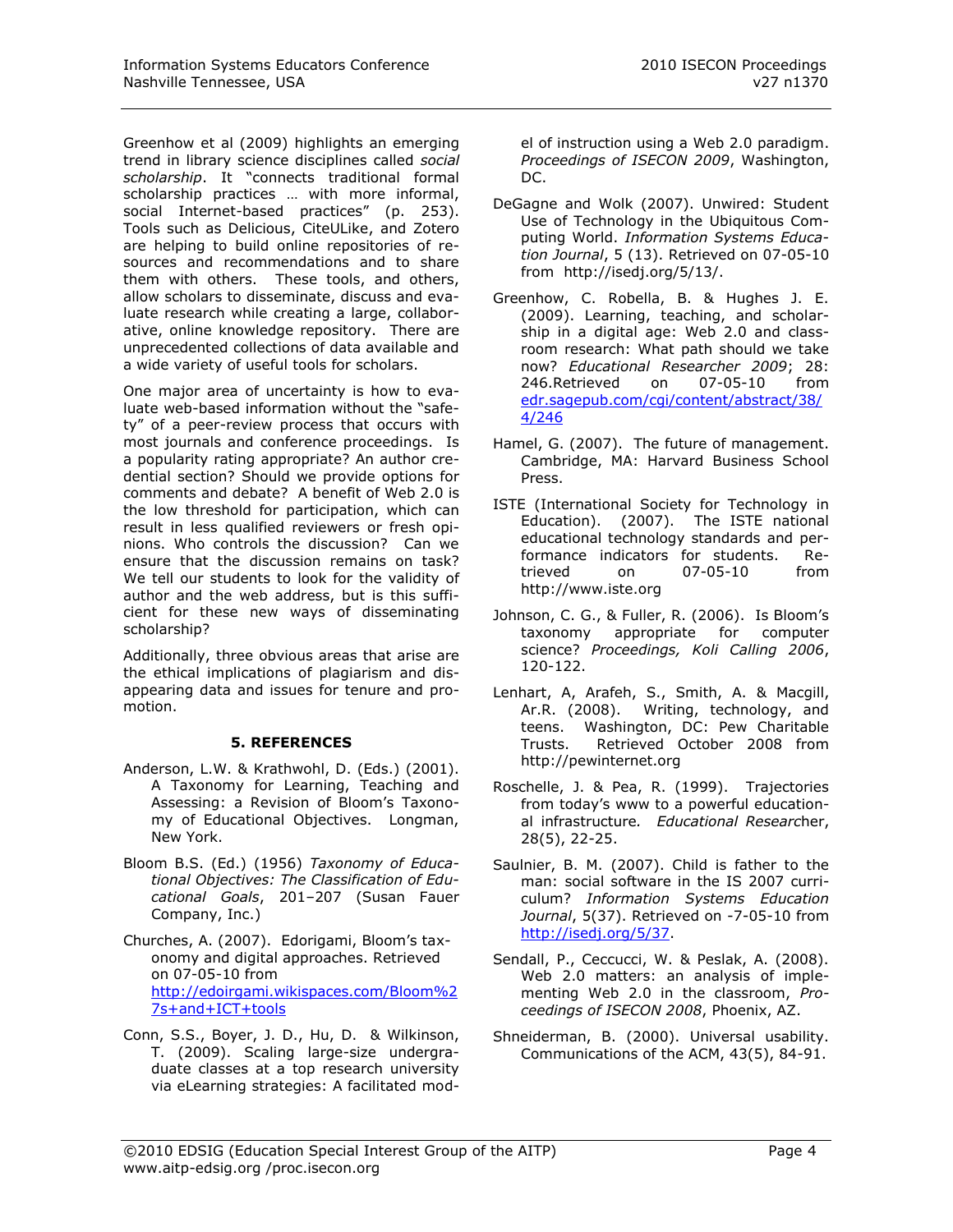- Snyder, Carpenter, and Slauson (2007). MySpace.com – A Social Networking Site and Social Contract Theory. *Information Systems Education Journal*, 5 (2). Retrieved on 07-05-10 from http://isedj.org/5/2/. ISSN: 1545-679X
- Windschitl, M (1998). The www and classroom research: what path should we take? *Educational Researcher*, 27, 321-329.
- Zajicek, M. (2007). Web 2.0: Hype or happiness? *W4A2007*, May 7-8, 2007, Banff, Canada. Co-located with the 16<sup>th</sup> International World Wide Web Conference.
- Zhang H. & Su, H. (2007). Reforming computing education with new web technologies, *Consortium for Computing Sciences in Colleges* (CCSC: Southeast Conference), 150- 156.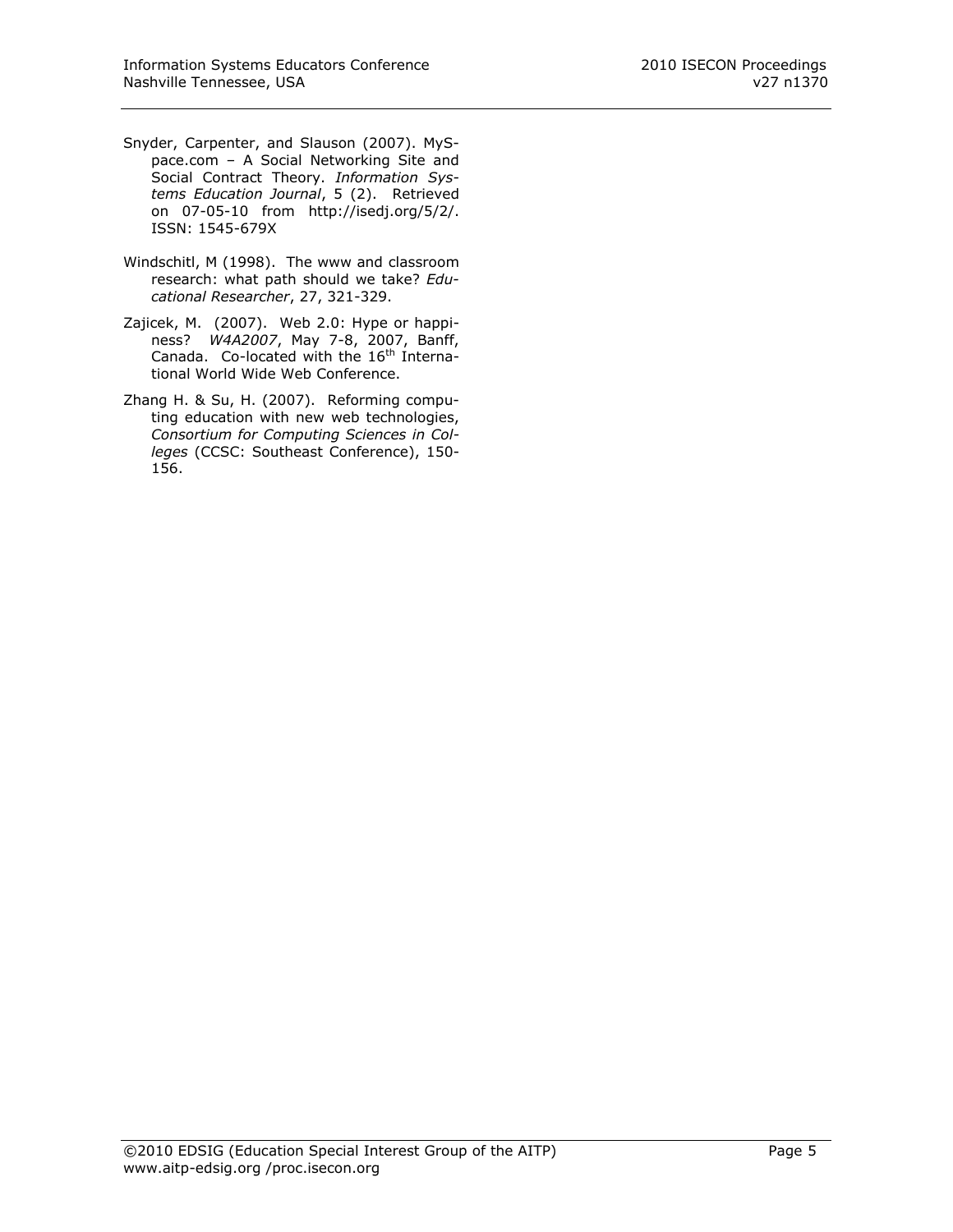## **Appendix A: A Brief List of Web 2.0 Tools**

| Blogging                      |                   |                          |
|-------------------------------|-------------------|--------------------------|
|                               | <b>Bloglines</b>  | www.bloglines.com        |
|                               | Blogger           | www.blogger.com          |
|                               | Google Blogspot   | www.blogspot.com         |
|                               | <b>Word Press</b> | www.wordpress.com        |
|                               | <b>Blogit</b>     | www.blogit.com           |
| Microblogging                 |                   |                          |
|                               | Twitter           | www.twitter.com          |
| Aggregating (i.e., RSS feeds) |                   |                          |
|                               | <b>Bloglines</b>  | www.bloglines.com        |
|                               | Google reader     | reader.google.com        |
|                               | <b>iTunes</b>     | www.apple.com/itunes     |
| Video Casting                 |                   |                          |
|                               | You tube          | www.youtube.com          |
|                               | Vimeo             | www.vimeo.com            |
|                               | Teacher Tube      | www.teachertube.com      |
| Tagging & Social Bookmarking  |                   |                          |
|                               | Del.icio.us       | www.delicious.com        |
|                               | Digg              | www.digg.com             |
|                               | StumbleUpon       | www.stumbleupon.com      |
|                               | Diigo             | www.diigo.com            |
|                               | Furl              | www.furl.com             |
|                               | Mister Wong       | www.mister-wong.com      |
|                               | Ma.gnolia         | http://ma.gnolia.com     |
|                               | CiteULike         | http://www.citeulike.org |
|                               | Zotero            | http://www.zotero.org    |
| Social networking             |                   |                          |
|                               | Facebook          | www.facebook.com         |
|                               | Myspace           | www.myspace.com          |
|                               | bebo              | www.bebo.com             |
|                               | Ning              | www.ning.com             |
|                               | Classroom 2.0     | www.classroom20.com      |
|                               | Elgg              | www.elgg.com             |